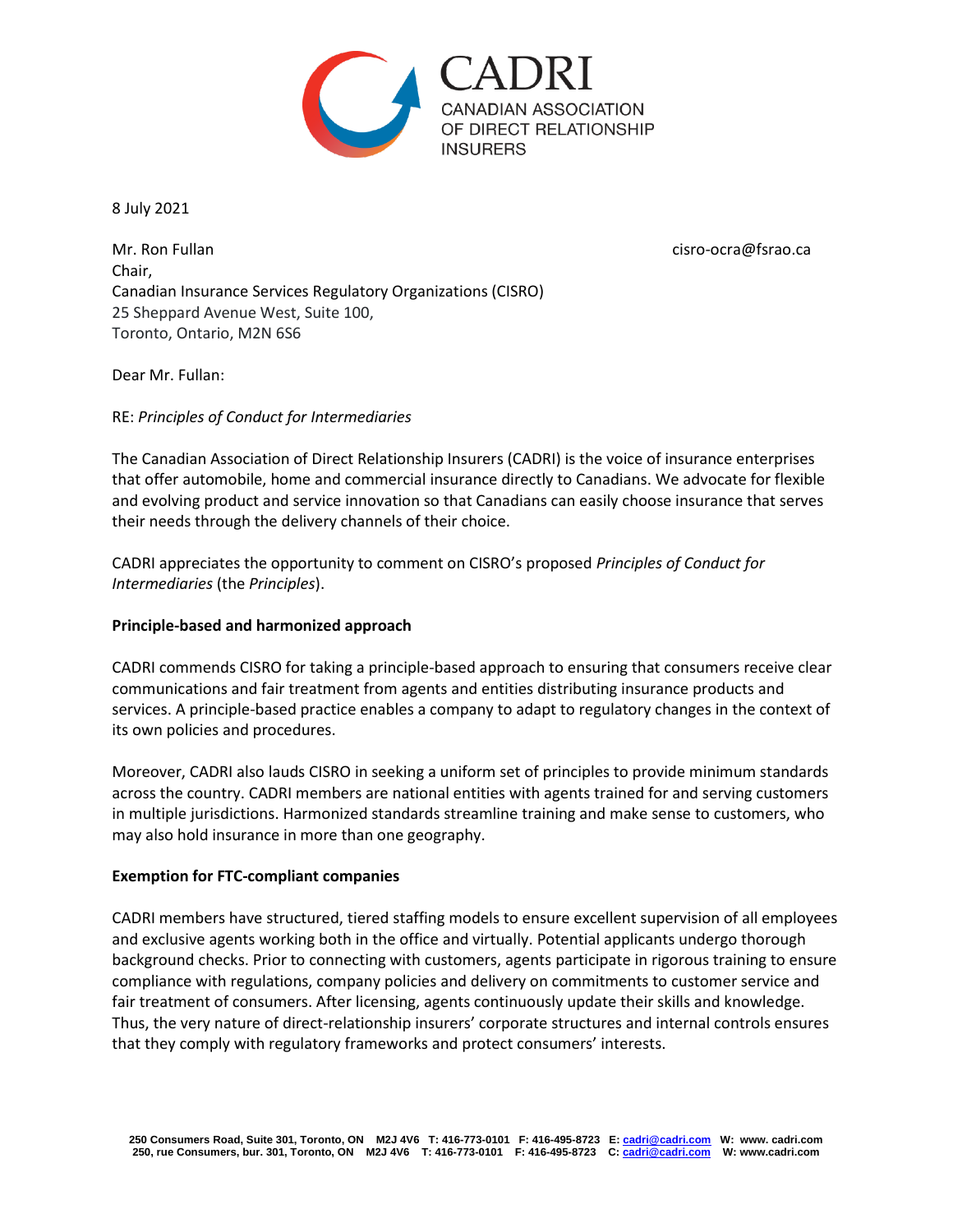In this context, the *Principles* are compatible with our members' work integrating CCIR-CISRO *Guidance: Conduct of Insurance Business and Fair Treatment of Customers* (FTC Guidance) with their own policies and procedures. Thus, we would encourage individual members of CISRO to consider the employees and exclusive agents of insurers who have already adopted FTC Guidance to have met the equivalent of the *Principles*.

In the absence of an exemption, CADRI encourages CISRO to ensure that the *Principles* conform as closely as possible with FTC Guidance. We further recommend that CISRO members embrace the *Principles* rather than creating additional, new and different codes.

## **Alignment with FTC Guidance and other rules**

Having reviewed the *Principles*, we would like to recommend the following changes to ensure consistency with FTC Guidance and other frameworks:

- The definition of "intermediary" in the CISRO document includes "adjuster." Adjusters are not included in the definition of "intermediary" in the FTC Guidance. Many adjusters are licensed and, therefore, governed by regulators making up CISRO, but most of the *Principles* relate to agents. Adding "adjuster" to the *Principles* has the potential to create confusion. We recommend deleting "adjuster" from the definition.
- Principle 4. Advice says: "If providing advice to or for a Customer, the intermediary must seek **complete** information from the Customer." The FTC Guidance does not use the word "complete" and instead says "… appropriate information should be sought from Customers for assessing their insurance demands and needs." We suggest using consistent wording.
- Principle 5. Disclosure requires intermediaries to "… provide Customers with objective, **complete,** relevant, and accurate information and explanations so that they can make informed decisions." FTC Guidance requires "appropriate information." We suggest removing the word "complete."
- In our opinion, Principle 8. Protection of Personal and Confidential Information would achieve the same aims by simply saying:

"Intermediaries must take the necessary and appropriate measures to protect personal and confidential information. They must comply with all applicable privacy legislation to appropriately manage information."

In our estimation, the proposed Principle 8 is not aligned with existing privacy legislation which outlines that personal information can only be used for purposes which the client has consented to *unless an exception applies* – for instance, in the event of an emergency. Moreover, the proposed principle goes further than any privacy rules we are aware of by introducing the concept of duration. We submit that consents do not have durations, only their purposes do. Information can be kept only so long as the purpose remains valid. Consents can also be withdrawn. Neither changed purpose or withdrawal constitute a duration.